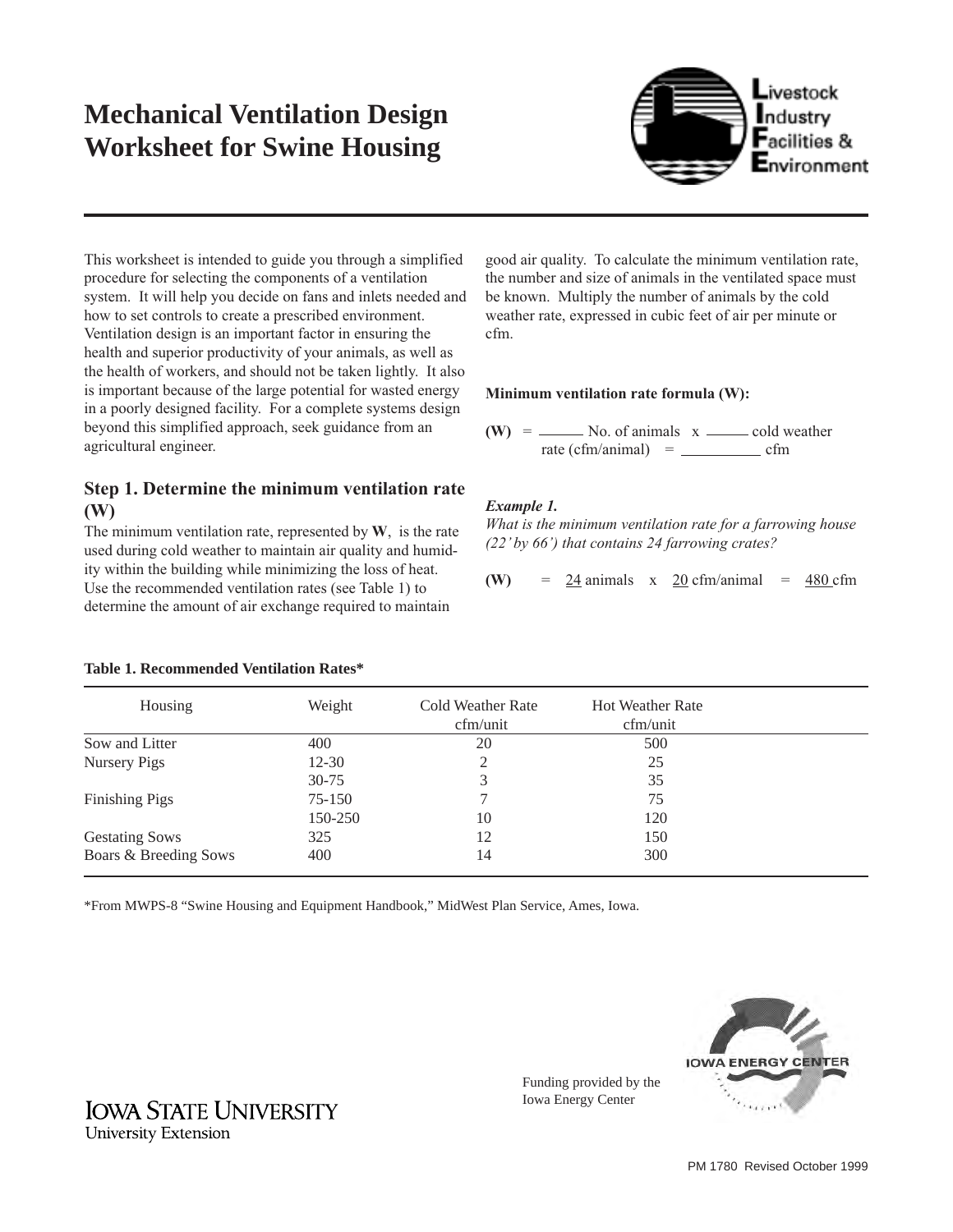## **Step 2. Determine the maximum ventilation rate (S)**

The maximum ventilation, represented by **S**, is the highest practical rate for hot weather conditions. Once the outdoor temperature exceeds the target indoor temperature, the best that the ventilation system can do is to move enough air to maintain indoor conditions only a few degrees warmer than the outside conditions. This is calculated using a similar procedure as in step 1. Multiple the number of animals by the recommended hot weather rate from Table 1.

#### **Maximum ventilation rate formula (S):**

 $(S) =$   $\frac{1}{s}$  No. of animals  $x \underline{\hspace{1cm}}$  hot weather rate (cfm/animal) = cfm

#### *Example 2.*

*What is the maximum ventilation rate for the same farrowing house in Example 1?*

**(S)** = 24 animals x 500 cfm/ animal = 12,000 cfm

## **Step 3. Determine two intermediate ventilation stages (I1 and I2)**

In most mechanical ventilation systems there should be at least 4 ventilation stages: one based on the cold weather rate, one based on the hot weather rate and 2 stages between these stages. In practice, the number of stages will depend on the total span of the ventilation rates and the availability of appropriate fans. It is generally better to start with smaller fans to prevent constant fluctuations in temperature due to large changes in ventilation rate during cold weather. Usage of more than four stages is often used in systems in which many animals are housed in one room. Calculation of these fan stages would be done in a similar manner.

#### **Intermediate ventilation rate formula (I1) :**

(11) = 
$$
\frac{(S)}{(\underline{\hspace{1cm}} \text{no. of stages} + 2)}
$$
 + (W)

#### **Intermediate ventilation rate formula (I2) :**

(12) = 
$$
\frac{2 \times \{(S) - (W)\}}{(-\text{no. of stages + 2})} + (11)
$$

#### *Example 3*

*What would be two intermediate stage ventilation rate based on the information in examples 1 and 2?*

(11) = 
$$
\frac{(12,000 \text{ cfm} - 480 \text{ cfm})}{(4 \text{ stages} + 2)}
$$
 + 480 cfm = 2400 cfm

**Intermediate ventilation rate formula (I2) :**

**(I2)** =  $\frac{2 \times (12,000 \text{ cfm} - 480 \text{ cfm}) + 2400 \text{ cfm}}{2400 \text{ cfm}}$  $(4 \text{ stages} + 2)$ 

## **Step 4. Determine the fan capacity needed for each ventilation stage**

Once the ventilation stages are determined, the fans that provide the proper rate at each stage should be selected. Fans that are available from manufacturers will likely not deliver the exact rate needed so stages may need to be adjusted. Calculate the fan size needed at each stage (see below). The first stage (W) will be provided with a continuously running fan. Using static pressure ratings of 0.125 or 0.1 inches of water is recommended for selecting winter fans (stages W and I1). Static pressure ratings of 0.05 to 0.08 inches of water may be used for summer fans (stages I2 and S). In some applications the minimum ventilation rate is less than the smallest fan that is available and may be attained using a variable speed controller.

Fan test data is examined to find fans that are available that meet the calculated size requirement. Fan test data is available from the Air Movement and Conditioning Association (AMCA) or from the Bioenvironmental and Structural Systems Laboratory (BESS) at the University of Illinois (IL-99).

For more information on fans, see "Choosing Fans for Livestock and Poultry Ventilation," Pm-1587.

| Minimum Ventilation Fan $=$ (W) |          |                 | cfm      |     |
|---------------------------------|----------|-----------------|----------|-----|
| $2nd Fan =$                     | $(11)$ - |                 | $(W) =$  | cfm |
| $3rd Fan =$                     | (12)     | $\sim 10^{-10}$ | $(I1) =$ | cfm |
| $4th$ Fan $=$                   | (S)      | $\sim 1000$     | $(I2) =$ | cfm |

#### *Example 4.*

*Using the calculated ventilation stages from the previous example, what are the approximate fan sizes needed for each stage?*

Minimum Ventilation Fan = 480 cfm

| 2nd Fan $=$   | $2400 \text{ cfm} - 480 \text{ cfm} = 1920 \text{ cfm}$  |  |
|---------------|----------------------------------------------------------|--|
| 3rd Fan $=$   | $6240 \text{ cfm} - 2400 \text{ cfm} = 3840 \text{ cfm}$ |  |
| $4th$ Fan $=$ | 12,000 cfm - 6240 cfm = 5760 cfm                         |  |

An 8" fan was found to deliver 521 cfm at 0.1 inches of water. This will be selected as our continuously running minimum ventilation fan. Likewise, a 16" fan was found to deliver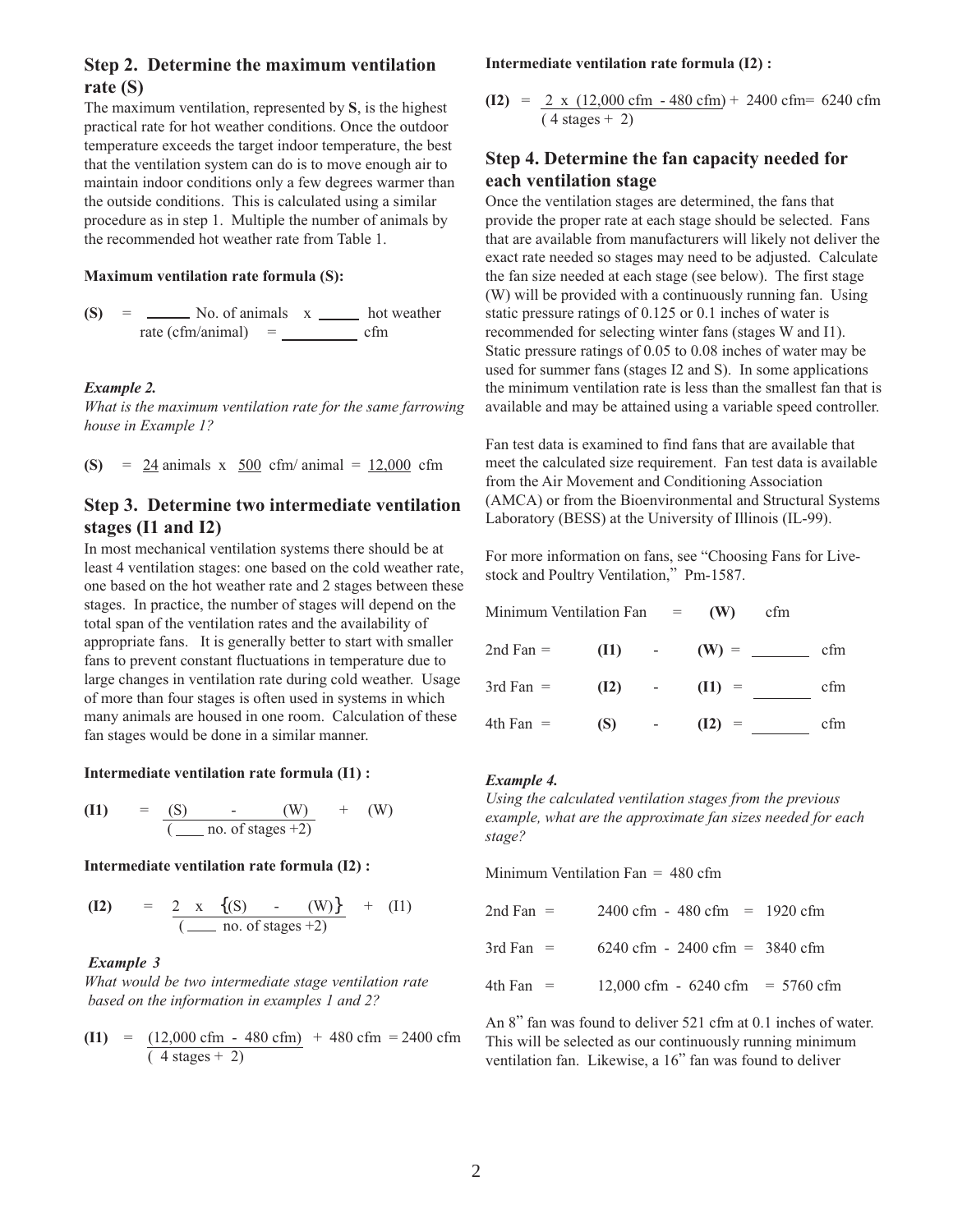1950 cfm at 0.1 inches of water. An 18" fan had a rating of 3720 cfm at 0.05 inches of water. A lower pressure rating is used here because it will be a summer fan. This means with three stages, 6191 cfm will be provided. To complete our system we will look for a fan to deliver approximately 5809 cfm (12,000 minus 6191). A 24" fan is found that will provide 5900 cfm at 0.05 inches of water. To summarize, the actual fan stages appear below.

**Table 2.** Actual fan stages for the example.<sup>1</sup>

| Stage           | Model           | Rated            | Stage CFM |
|-----------------|-----------------|------------------|-----------|
|                 |                 | CFM <sup>2</sup> |           |
| Continuous      | 8" fan Model V  | 521              | 521       |
| 2 <sub>nd</sub> | 16" fan Model X | 1950             | 2471      |
| 2rd             | 18" fan Model Y | 3720             | 6191      |
| 4 <sup>th</sup> | 24" fan Model Z | 5900             | 12,091    |

1 Actual fan test data with model number removed comes from Agricultural Ventilation Fans, Perfomance and Efficiencies. 1997 University of Illinois. Available through MidWest Plan Service. <sup>2</sup> The continuous and  $2<sup>nd</sup>$  stage fan are chosen using 0.10 inches of water and the 3rd and 4th stages use 0.05 inches of water.

### **Step 5. Determine the size and type of inlet**

Inlets can be made with continuous slot inlets or commercially available, self-adjusting inlets. These two cases will be handled separately.

#### *Continuous Slot Inlets*

Continuous slot inlets, Figure 1, are used to bring fresh air into the room through inlets that are mounted in the ceiling next to the sidewall. Generally these types of buildings will have hinged flap doors over the eave openings that are closed during the winter in order to bring tempered air in through the attic. During summer, these same doors are opened to allow cooler air to enter the room rather than hot attic air. Inlets are adjusted by hand to different season conditions and are used on one side for buildings 25' wide or narrower and on both sides for buildings 25 to 40' wide. Wider buildings use additional center-ceiling inlets. The inlet baffle adjustment is sized such that air will enter at a speed of 800 feet per minute. This will cause the air to be thrown further into the building and cause proper air mixing. The throat of the inlet should be sized at least big enough to accommodate the hot weather ventilation rate. Continuous inlets should be discontinued within 5 feet of sidewall fans. The formulas below are used to size the inlets based on the desired air velocity of 800 feet per minute (fpm).

Inlet area openings at each ventilation stage  $(A_x)$ Ventilation rate at stage  $X / 800$  fpm = sq feet

Width of the inlet opening  $(I_x)$ :

 $A_x$  (sq feet)  $x$  12 in/ft = width of continuous<br>
inlet (in) Total Length of Continuous Inlet (ft)



**Figure 1. A Continuous Slot Eave Inlet.**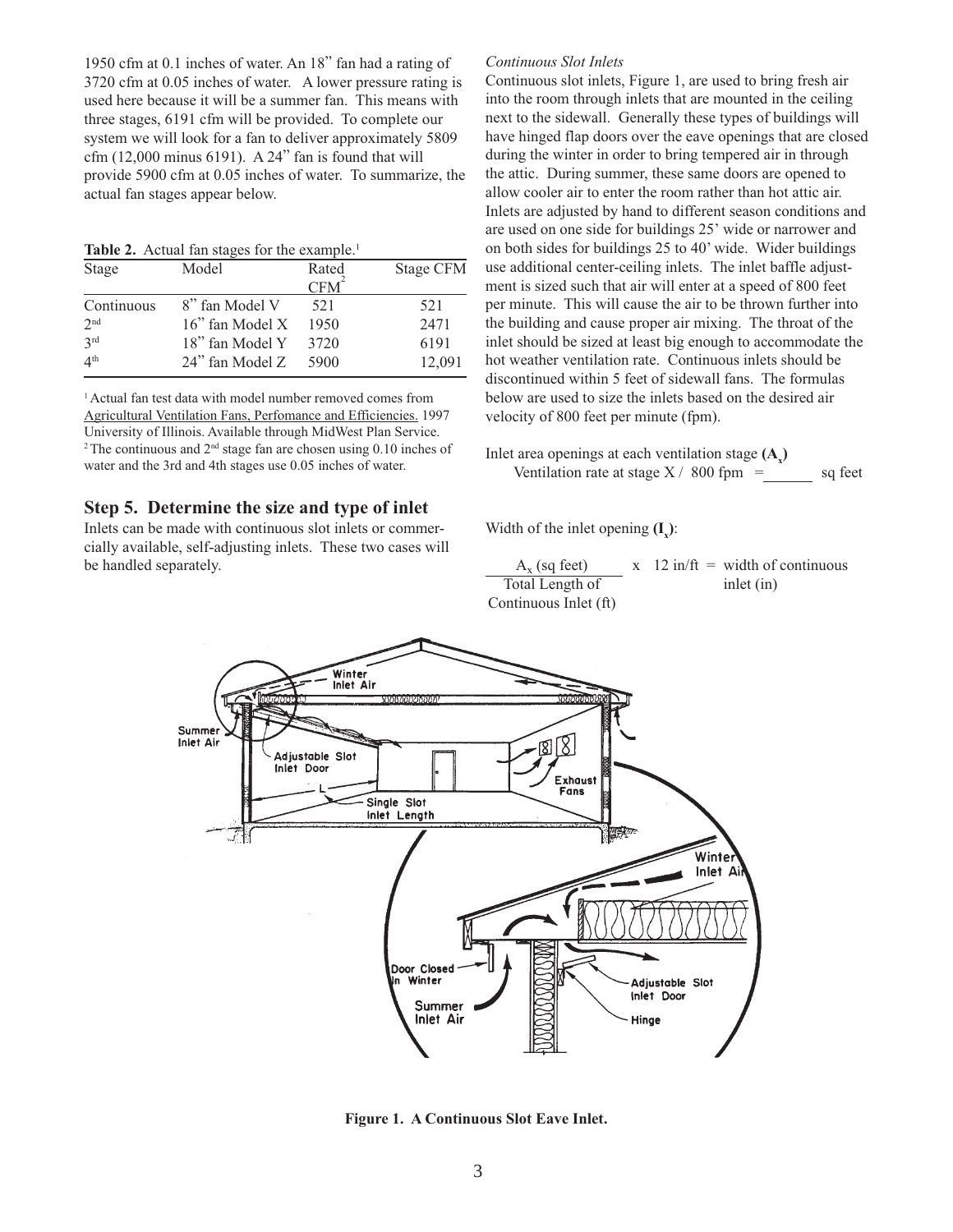#### *Example 5A.*

*In the farrowing house example, the building was 66 feet long. Because it is a relatively narrow building (narrower than 25 feet), only one eave will have a continuous slotted eave inlet and the opposite sidewall will have the fans mounted in it. For this example, there is 66 feet of sidewall inlet. Use ventilation stage rates found in Example 4 to calculate inlet opening size.*

Minimum ventilation opening

 $(A_1)$  = 521cfm / 800 fpm =  $(0.65)$  sq feet

 $(I_1) = 0.65$  sq feet / 66 ft x 12 in/ft =  $0.12$  in opening

Stage 2

 $(A_2)$  = 2471 cfm / 800 fpm =  $(3.1 \text{ sq feet})$ 

 $(I_2)$  = 3.1 sq feet / 66 ft x 12 in/ft =  $\frac{0.56 \text{ in}}{0.56 \text{ in}}$  opening

Stage 3

 $(A_3)$  = 6191 cfm/800 fpm =  $7.7$  sq feet

 $(I_3) = 7.7$  sq feet / 66 ft x 12 in/ft =  $\underline{1.4}$  in opening

Stage 4

 $(A_4)$  = 12,091 cfm / 800 fpm =  $15.1$  sq feet

 $(I_4) = 15.1$  sq feet / 66 ft x 12 in/ft =  $2.8$  in opening

The opening in the ceiling for this inlet should be larger than the largest opening (2.8 inches). This opening in the ceiling would probably be at least 4 inches wide (see Figure 1) and the hinged baffle door would be used to set the actual opening.

As can be seen in Example 5A, winter ventilation rates require a small opening to create the proper air velocity. When using a continuous slot inlet this is hard to manage because the hinged baffle boards tend to warp, creating gaps that are bigger and smaller than desired. This will cause drafts in some places and stagnant air in others. An alternative is the use of commercially available, self-adjusting inlets.

#### *Commercial Self-Adjusting Inlets*

Commercially available inlets, Figures 2 & 3, generally come with a rating of maximum airflow delivery. Typical maximum ratings for inlets are 600 cfm, 800 cfm, and 1200 cfm but others are available. Models are constructed that send air in one direction, two directions, or four directions. Unlike fan ratings, they do not come from an independent laboratory but are set by the company that manufactures them. These inlets are usually spaced out in order to provide a good distribution of air. At the winter ventilation rate there are generally too many inlets to maintain proper air velocity and, therefore, good air mixing. Most inlets are capable of being closed so a typical strategy is to close off every other inlet until higher ventilation rates are needed. Inlets will adjust to changing static pressure, i.e. more fans being used, but they should be seasonally adjusted to maintain proper air velocity.



**Figure 2. Two Sided Ceiling Inlet.**

In some cases the number of inlets should be chosen based on distribution needs rather than rate. Locate inlets so they are no more than 10 to 12 feet apart in the direction that they do not deliver air. Locate inlets so they are no more than 25 to 30 feet apart in the direction that they deliver air.

#### *Example 5B.*

*In the farrowing house example, the building was 66 feet long and had 2 rows of 12 crates of sows. Using two sided commercial ceiling inlets, determine the size, number and placement of the inlets. Use ventilation stage rates found in Example 4.*

In the case of our example, 12,091 cfm is the designed maximum fan capacity. This means that 10-1200 cfm inlets are required (one every 6 feet). However, because there are 12 crates in a row, it will distribute the air better if each pair of crates that are across that alley from one another have one inlet. Therefore, we would chose to use 12-1200 cfm bidirectional inlets over the center alley, one every five feet. In winter, every other inlet would be closed to force more air through the open inlets. This would promote a better air jet across the ceiling and, therefore, better mixing. Inlets should be adjusted so that they deliver a jet of air at 800 cfm during any conditions. During summer conditions, the mixing of air is not as important as it is in winter. Inlets may be adjusted so that they channel air at an angle that may strike sows on the back. This is a good method to promote sow cooling as long as it does not chill the piglets in a draft.

#### **Step 6. Determine the required attic opening**

When using ceiling inlets, openings that allow air from the outside into the attic often are overlooked. If these openings are too small, they will restrict the entrance of air into the attic and not allow inlets to properly regulate airflow. To prevent restricted airflow, one square foot of opening should be allowed for every 400 cfm. This opening should be big enough to accommodate hot weather ventilation rates. A portion of the openings may be closed during winter.

#### **Attic Opening Formula (AO):**

 $(AO) = Air flow rate (cfm) = square feet of atic$ 400 cfm per square feet opening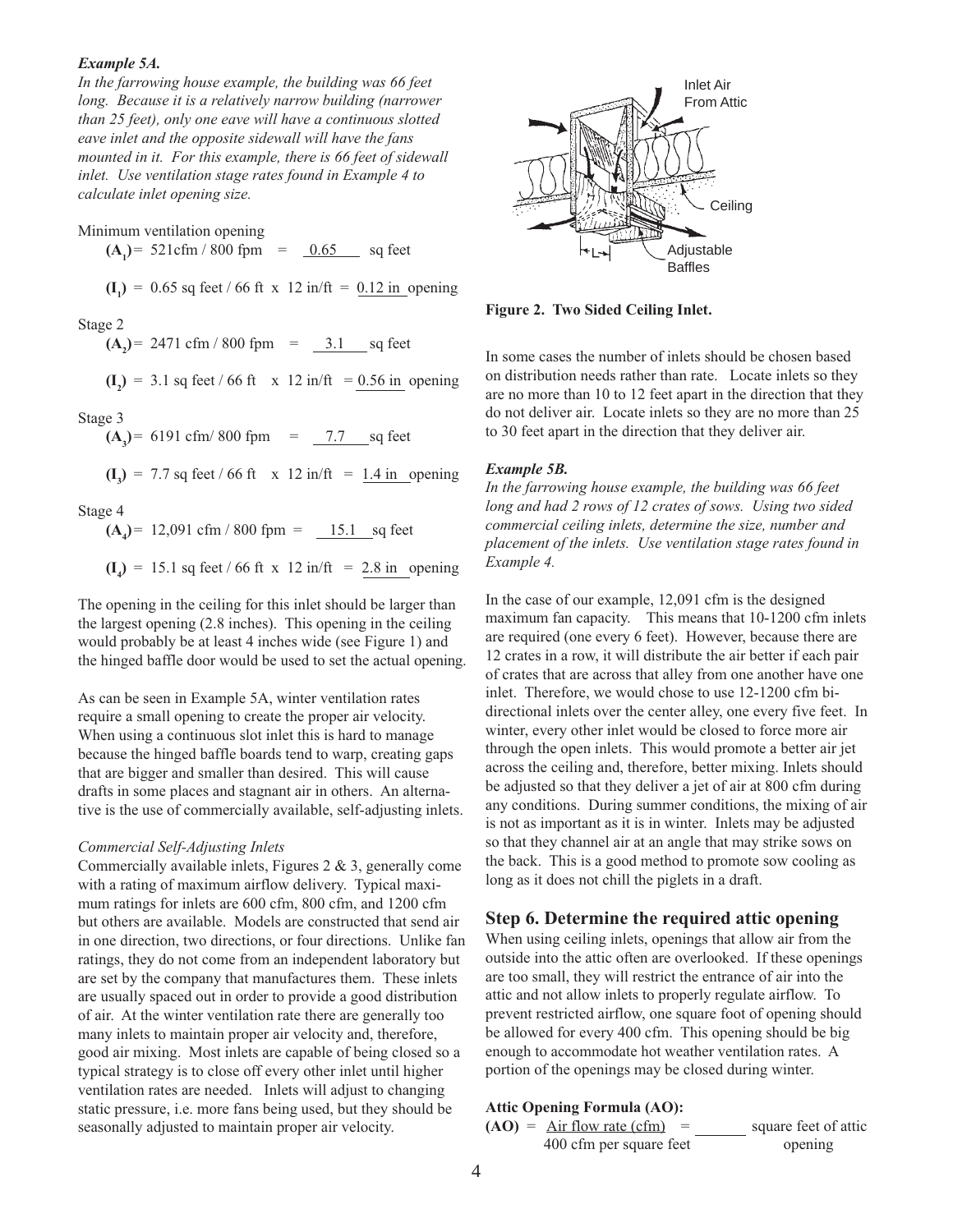#### *Example 6.*

*For the farrowing house in the previous examples, how large should the attic opening be to prevent constricting airflow to the ceiling inlets during winter and summer?*

The opening to the attic should be calculated using the maximum ventilation rate for summer, the  $4<sup>th</sup>$  stage in this case, and the 2nd stage for winter ventilation. The minimum rate should not be used to size the attic openings because during the winter the 2<sup>nd</sup> stage will run on occasion. Sizing the attic openings using the  $2<sup>nd</sup>$  stage will prevent restricting air flow when the 2nd stage fans run during winter.

Winter

 $(AO)$  = 2471 cfm / 400 cfm =  $\underline{6.2}$  square feet of attic opening

Summer

$$
(AO) = 12,091 \text{ cfm} / 400 \text{ cfm} = \underline{30.2} \text{ square feet of atticopening}
$$

The opening into the attic should be more than 30 square feet during the summer. This area may be provided through gable louvers, eave vents, or ridge vents. Square footage should be based on the areas of the actual openings and not the overall louver size. If small openings are used, the actual useable opening is only 66 percent of the openings. During winter, only 6.2 square feet should be provided so the northside openings may be closed to prevent snow from drifting into the attic. This is based on the needs for the 2nd stage to prevent choking of the system during intermittent weather.

### **Step 7. Determine thermostat settings**

Thermostats should be set so that no fan stage operates except the minimum ventilation rate while the furnace is on. Temperatures should be set at a comfortable level for pigs. Use "Thermal Environmental Guidelines for Swine," ISU Extension publication Pm-1586 for the initial settings. Watch pigs to determine their comfort level and make appropriate adjustments as needed. Other stages should be set 3 to 5 degrees apart, depending on the precision of the controller.

#### *Example 7.*

*Assume that we are trying to maintain 68o F in the farrowing house while using heat lamps to maintain the microenvironment for the piglets. What should the thermostat settings be for the ventilation and heating stages?*

| The ventilation stages would be as follows: |                                            |            |                      |  |
|---------------------------------------------|--------------------------------------------|------------|----------------------|--|
| Stage                                       | Capacity                                   | Total      | Thermostat           |  |
|                                             |                                            | Capacity   | Setting              |  |
| Continuous Fan 521 cfm                      |                                            | $521$ cfm  | on continuously      |  |
| <b>Heaters</b>                              | 3000 Btu/hr-sow* 72,000 Btu/hr on at 65 °F |            |                      |  |
| 2nd Stage                                   | 1950 cfm                                   | 2471 cfm   | on at $71 \text{°F}$ |  |
| 3rd Stage                                   | 3720 cfm                                   | $6191$ cfm | on at 74 °F          |  |

on at 77 °F

\* Heating capacity needed may be found in MWPS-8, "Swine Housing Handbook." Recommendations are 3000 Btu/hr-sow for farrowing, 350 Btu/hr-pig for nursery, 600 Btu/hr-pig for finishing, 1000 Btu/hr-animal for breeding/gestation.

4th Stage 5900 cfm 12,091 cfm



**Figure 3. A system using commercial ceiling inlets.**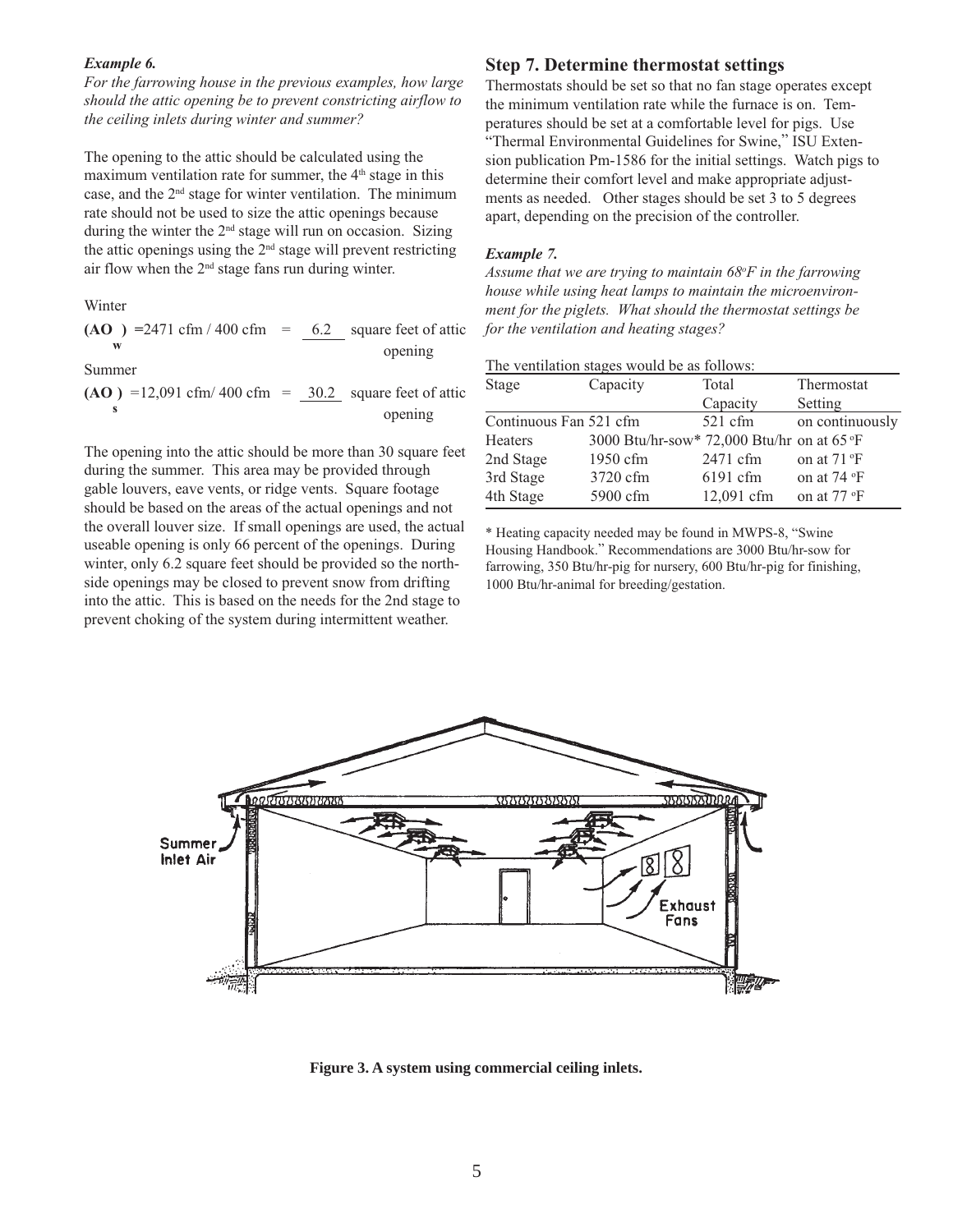## **Step 8. Sketch the System**

Sketch the ventilation system including fans, inlets, heaters, and thermostat locations.



### **Summary**

This method of designing a mechanical ventilation system uses general rules to design a simple system. It summarizes some of the critical aspects of good ventilation design in order to help you improve your knowledge of ventilation systems. This should be helpful in working with building and equipment contractors, in operating the ventilation system, and in troubleshooting the ventilation system.

Design is critical to a well-functioning system. Without proper matching of fans, inlets, and controllers the ventilation system will not create a proper environment, which can affect pig health and productivity, worker health, and energy costs. Proper design is critical and should not be taken

lightly. Do not hesitate to seek guidance from agricultural engineers to make sure your system operates properly for years to come.

Figures 1, 2, and 3 are from "Ventilation Worksheet for Dairy and Swine Buildings" by Brian J. Holmes, University of Wisconsin Extension, Madison, WI.

Other resources available from Iowa State University Extension include Pm-1587, "Choosing Fans for Livestock and Poultry Ventilation," Pm-1586, "Thermal Environmental Guidelines for Swine Housing," and IL-99, "Agricultural Ventilation Fans Perfomance and Efficiencies" (\$8).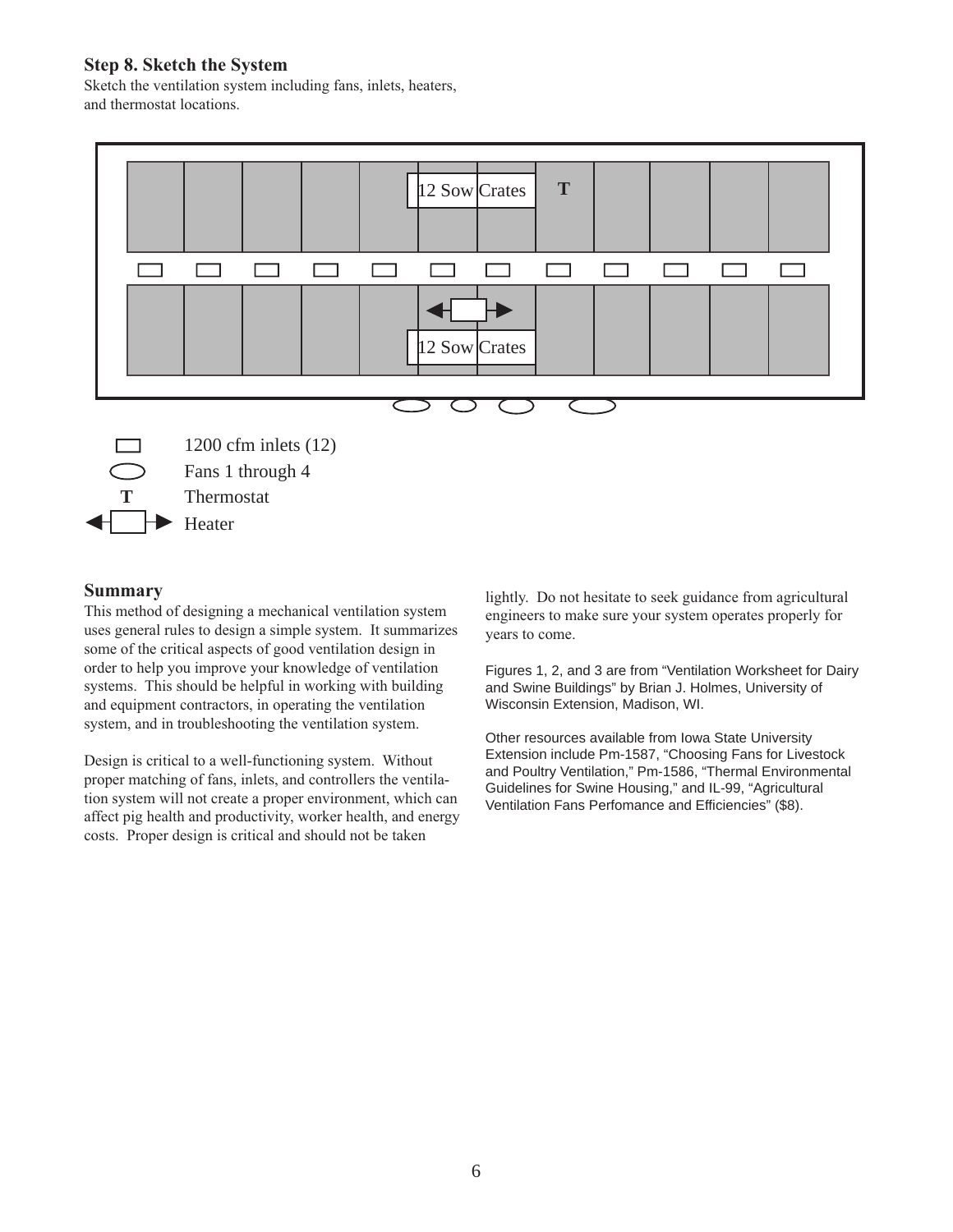# **MECHANICAL VENTILATION WORKSHEET**

**Project Title** Example Farrowing House **Date** December 1998

## **Stage Rates**

| Min. Vent. Rate $(W)$ :                        | 24  | Animals x                           |                                                          | 20                                  | cfm/animal     |     | $\!\!\!=\!\!\!\!$ |     | 480                                                                                        | cfm |
|------------------------------------------------|-----|-------------------------------------|----------------------------------------------------------|-------------------------------------|----------------|-----|-------------------|-----|--------------------------------------------------------------------------------------------|-----|
| Max. Vent. Rate $(S)$ :                        | 24  | Animals x                           |                                                          |                                     | 500 cfm/animal |     | $=$               |     | 12,000                                                                                     | cfm |
| Intermediate Stage 1 (I1)                      |     | $\hspace*{0.4em} = \hspace*{0.4em}$ | ${12,000 - 480}$ + $480$                                 | $\overline{4 \ \ \text{stages}+2)}$ |                |     |                   |     | $= 2,400$ cfm                                                                              |     |
| Intermediate Stage 2 (I2)                      |     | $=$ $\qquad$                        |                                                          |                                     |                |     |                   |     | $\frac{2 \times \{12,000 - 480\}}{(4 \text{ stages} + 2)}$ + $\frac{2,400}{2}$ = 6,240 cfm |     |
|                                                |     |                                     |                                                          |                                     |                |     |                   |     |                                                                                            |     |
| <b>Ideal Fan Capacities</b>                    |     |                                     |                                                          |                                     |                |     |                   |     | <b>Actual Fan Capacities</b>                                                               |     |
| Continuous Fan                                 |     |                                     | $= 480 = 480$                                            |                                     | cfm            |     |                   | 521 |                                                                                            | cfm |
| 2nd Fan                                        |     |                                     | $= 2400 - 480 = 1,920$                                   |                                     | cfm            |     |                   |     | 1,950                                                                                      | cfm |
| 3rd Fan                                        |     | $= 6240 - 2400$                     | $=$ 3,840                                                |                                     | cfm            |     |                   |     | 3,720                                                                                      | cfm |
| 4th Fan                                        |     |                                     | $=$ 12,000 - 6240 = 5,760                                |                                     | cfm            |     |                   |     | 5,900                                                                                      | cfm |
| <b>Actual Fan Stages</b><br>Continuous $Fan =$ | 521 |                                     | cfm                                                      |                                     |                |     |                   |     |                                                                                            |     |
| Stage $2 =$                                    |     |                                     | Continuous + $2nd Fan = 521 + 1950 = 2,471$              |                                     |                |     | cfm               |     |                                                                                            |     |
| Stage $3 =$                                    |     |                                     | Stage $2 + 3^{rd}$ Fan = 2,471 + 3720 = 6,191            |                                     |                | cfm |                   |     |                                                                                            |     |
| Stage $4 =$                                    |     |                                     | Stage $3 + 4$ <sup>th</sup> Fan = $6191 + 5900 = 12,091$ |                                     |                | cfm |                   |     |                                                                                            |     |

## **Needed Continuous Eave Inlet Area**

|                  | Continuous Fan                 | Stage 2                        | Stage 3              | Stage 4                        |
|------------------|--------------------------------|--------------------------------|----------------------|--------------------------------|
| Actual Fan       |                                |                                |                      |                                |
| Stage (cfm)      | 521                            | 2,471                          | 6.191                | 12.091                         |
|                  | Divided by 800                 | Divided by 800                 | Divided by 800       | Divided by 800                 |
| Opening $(ft^2)$ | 0.65                           | 3.1                            | 7.7                  | 15.1                           |
|                  | Divided by                     | Divided by                     | Divided by           | Divided by                     |
|                  | inlet length $(66 \text{ ft})$ | inlet length $(66 \text{ ft})$ | inlet length (66 ft) | inlet length $(66 \text{ ft})$ |
|                  | times 12                       | times 12                       | times 12             | times 12                       |
| Inlet Opening    |                                |                                |                      |                                |
| (in)             | $0.12$ in                      | $0.56$ in                      | $1.4$ in             | $2.8 \text{ in}$               |

or **Commercial inlets** = Maximum Rate ÷ Rated Capacity = 12,091 cfm ÷ 1200 cfm/inlet = 10 inlets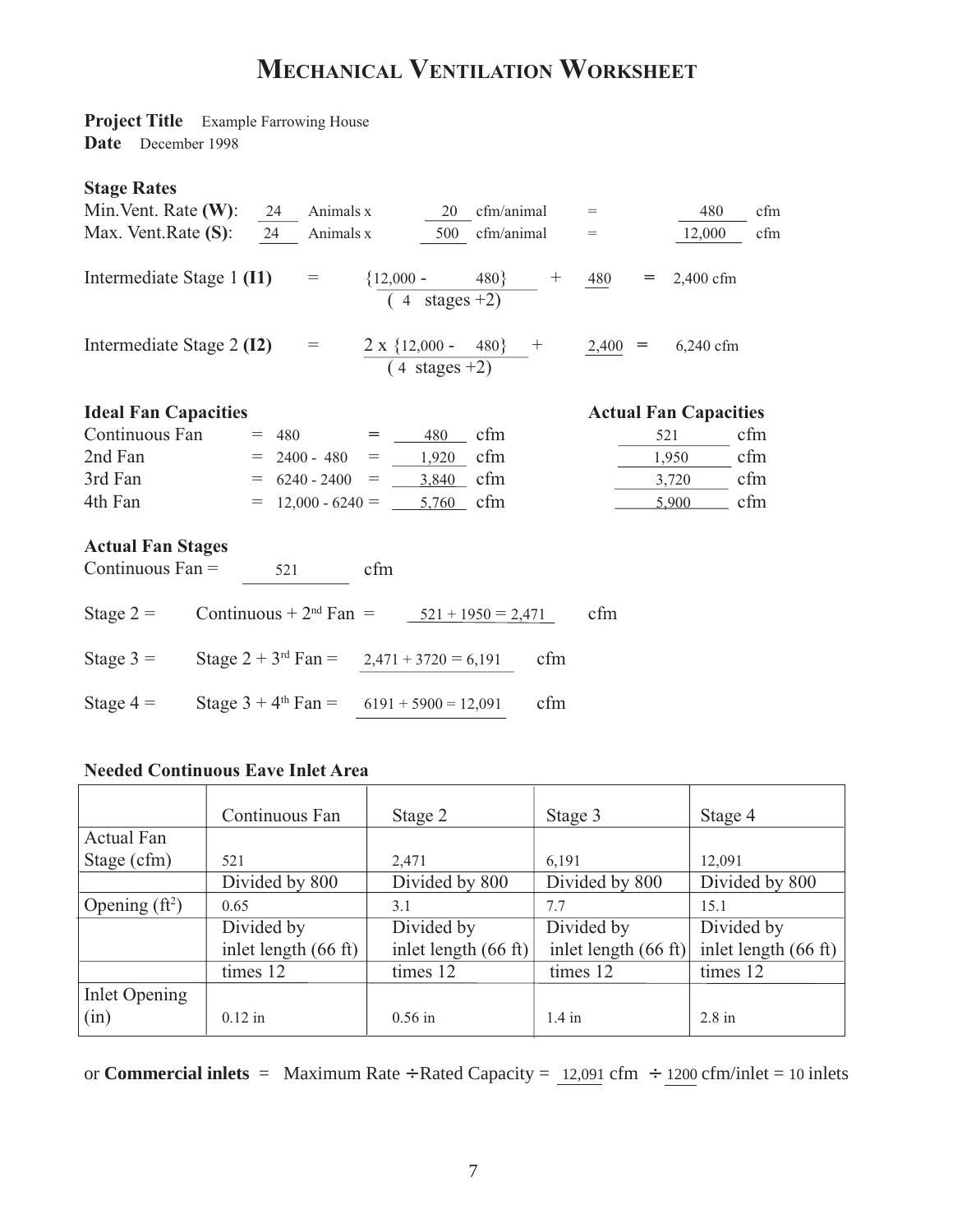## **Needed Attic Opening**

|                   | Winter (Stage 2)   | Summer (Stage 4)    |
|-------------------|--------------------|---------------------|
| <b>Actual Fan</b> | 2,471              | 12,091              |
| Stage (cfm)       |                    |                     |
|                   | Divided by 400     | Divided by 400      |
| Opening $(ft^2)$  | $6.2 \text{ ft}^2$ | $30.2 \text{ ft}^2$ |

#### **Target Temperature =** 68 F

## **Thermostat Settings**

| <b>Stage</b>          | <b>Stage Capacity</b> | <b>Total Capacity</b> | <b>Thermostat Setting</b> |
|-----------------------|-----------------------|-----------------------|---------------------------|
| Continuous            | $521 \text{ cfm}$     | $521$ cfm             | on continuously           |
| <b>Heaters</b>        | $3,000$ Btu/hr-sow    | 72,000 btu/hr-sow     | $65^\circ$                |
| 2 <sup>nd</sup> Stage | $1,950$ cfm           | 2,471 cfm             | 71°                       |
| 3rd Stage             | 3,720 cfm             | $6,191$ cfm           | $74^\circ$                |
| $4th$ Stage           | 5,900 cfm             | 12,091 cfm            | $77^\circ$                |

# **Sketch the Facility**



1200 cfm inlets (12) Fans 1 through 4 Thermostat  $\blacktriangleright$  Heater

# **IOWA STATE UNIVERSITY University Extension**

Helping you become your best.

Prepared by Jay D. Harmon, Ph.D.,P.E.,associate professor and extension agricultural engineer, agricultural & biosystems engineering department.

File: Engineering 1-8

Issued in furtherance of Cooperative Extension work, Acts of May 8 and June 30, 1914, in cooperation with the U.S. Department of Agriculture. Stanley R. Johnson, director, Cooperative Extension Service, Iowa State University of Science and Technology, Ames, Iowa.



**T**

The U.S. Department of Agriculture (USDA) prohibits discrimination in all its programs and activities on the basis of race, color, national origin, gender, religion, age, disability, political beliefs, sexual orientation, and marital or family status. (Not all prohibited bases apply to all<br>programs.) Many materials can be made available in alternative formats for ADA clients. To<br>file a complaint of discriminatio Building, 14th and Independence Avenue, SW, Washington, DC 20250-9410 or call 202-720-5964.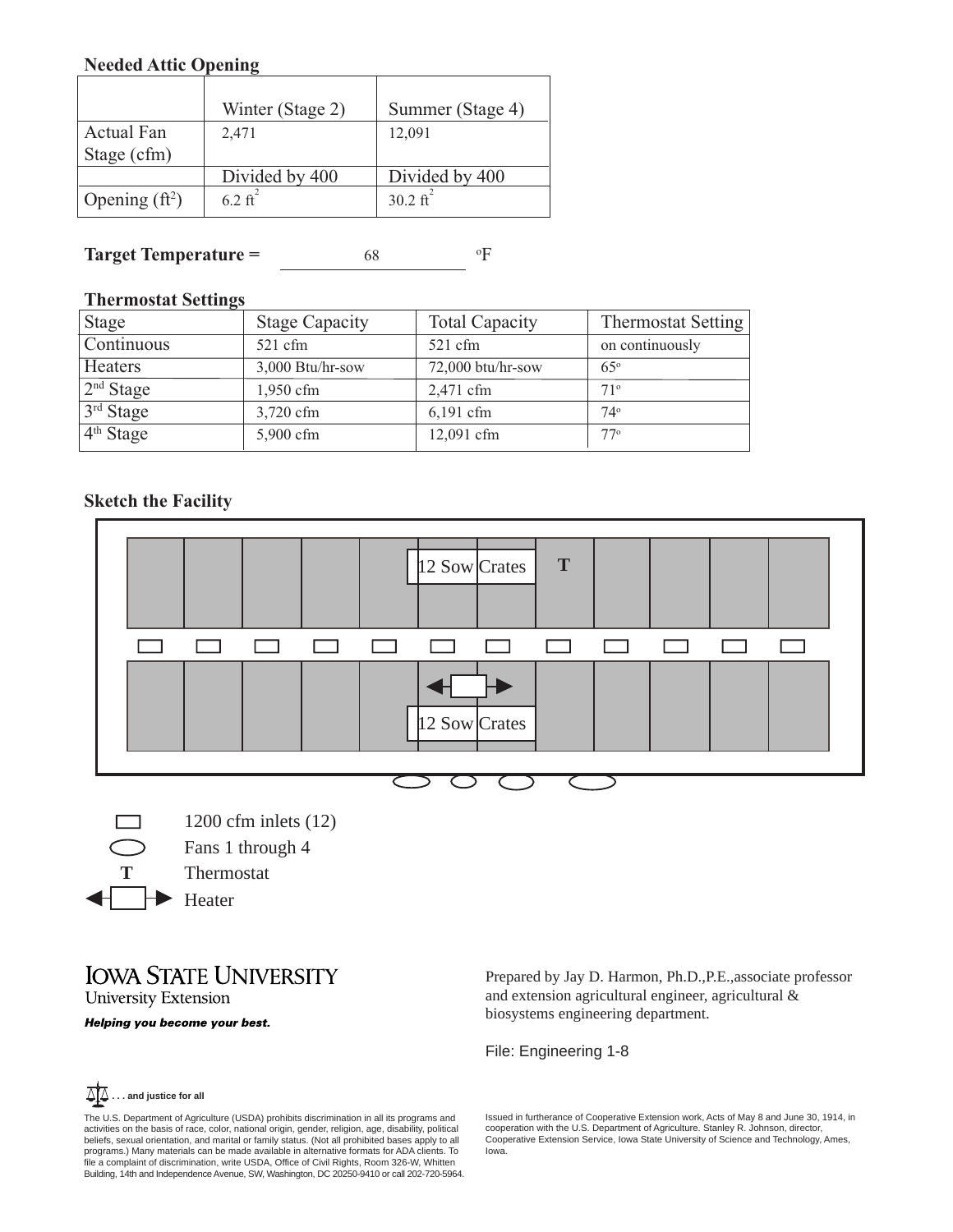# **MECHANICAL VENTILATION WORKSHEET**

|                             | Project Title                            |                                                                |                                                                                                                   |                              |
|-----------------------------|------------------------------------------|----------------------------------------------------------------|-------------------------------------------------------------------------------------------------------------------|------------------------------|
| <b>Stage Rates</b>          |                                          |                                                                |                                                                                                                   |                              |
|                             |                                          |                                                                | Min. Vent. Rate (W): $\_\_\_\_\_\$ Animals x $\_\_\_\_\_\$ cfm/animal = $\_\_\_\_\_\_\_\_\_\$                     | cfm                          |
|                             |                                          |                                                                | Max. Vent. Rate $(S)$ : $\qquad \qquad$ Animals x $\qquad \qquad$ cfm/animal $\qquad =$                           | cfm                          |
|                             |                                          |                                                                |                                                                                                                   | cfm                          |
|                             |                                          |                                                                |                                                                                                                   | cfm                          |
| <b>Ideal Fan Capacities</b> |                                          |                                                                |                                                                                                                   | <b>Actual Fan Capacities</b> |
|                             | Continuous Fan $= (W)$                   |                                                                | $=$ $\frac{1}{\text{cm}}$ $\frac{1}{\text{cm}}$ $\frac{1}{\text{cm}}$ $\frac{1}{\text{cm}}$ $\frac{1}{\text{cm}}$ |                              |
| 2nd Fan                     |                                          | $=$ (11) $-$ (W) $=$ $-$ cfm<br>= (12) $ -$ (11) $  -$ cfm     |                                                                                                                   | $\frac{\ }{\ }$ cfm          |
| 3rd Fan                     |                                          |                                                                |                                                                                                                   | $\frac{\ }{\ }$ cfm          |
| 4th Fan                     |                                          | $=$ (S) $\overline{\qquad}$ - (I2) $\qquad =$ $\qquad$ cfm     |                                                                                                                   | $\frac{\ }{\ }$ cfm          |
| <b>Actual Fan Stages</b>    |                                          |                                                                |                                                                                                                   |                              |
|                             | Continuous $Fan =$ cfm                   |                                                                |                                                                                                                   |                              |
| Stage $2 =$                 |                                          |                                                                | Continuous $+2^{nd} Fan$ $ =$ $ cfm$                                                                              |                              |
| Stage $3 =$                 |                                          |                                                                | Stage 2 $+3^{rd}$ Fan $-$ = $-$ cfm                                                                               |                              |
|                             |                                          | Stage 4 = Stage 3 ____________ + 4 <sup>th</sup> Fan _______ = | cfm                                                                                                               |                              |
|                             | <b>Needed Continuous Eave Inlet Area</b> |                                                                |                                                                                                                   |                              |
|                             | Continuous Fan                           | Stage 2                                                        | Stage 3                                                                                                           | Stage 4                      |
| <b>Actual Fan</b>           |                                          |                                                                |                                                                                                                   |                              |
| Stage (cfm)                 |                                          |                                                                |                                                                                                                   |                              |
|                             | Divided by 800                           | Divided by 800                                                 | Divided by 800                                                                                                    | Divided by 800               |
| Opening $(ft^2)$            |                                          |                                                                |                                                                                                                   |                              |

| Opening $(ft^2)$      |                     |                   |                   |                   |
|-----------------------|---------------------|-------------------|-------------------|-------------------|
|                       | Divided by          | Divided by        | Divided by        | Divided by        |
|                       | inlet length $(ft)$ | inlet length (ft) | inlet length (ft) | inlet length (ft) |
|                       | times 12            | times 12          | times 12          | times 12          |
| Inlet Opening<br>(in) |                     |                   |                   |                   |

or **Commercial inlets** = Maximum Rate  $\_\_\_\$  ÷ Rated Capacity  $\_\_\_\_\_\_\_\$  =  $\_\_\_\_\$  inlets

✁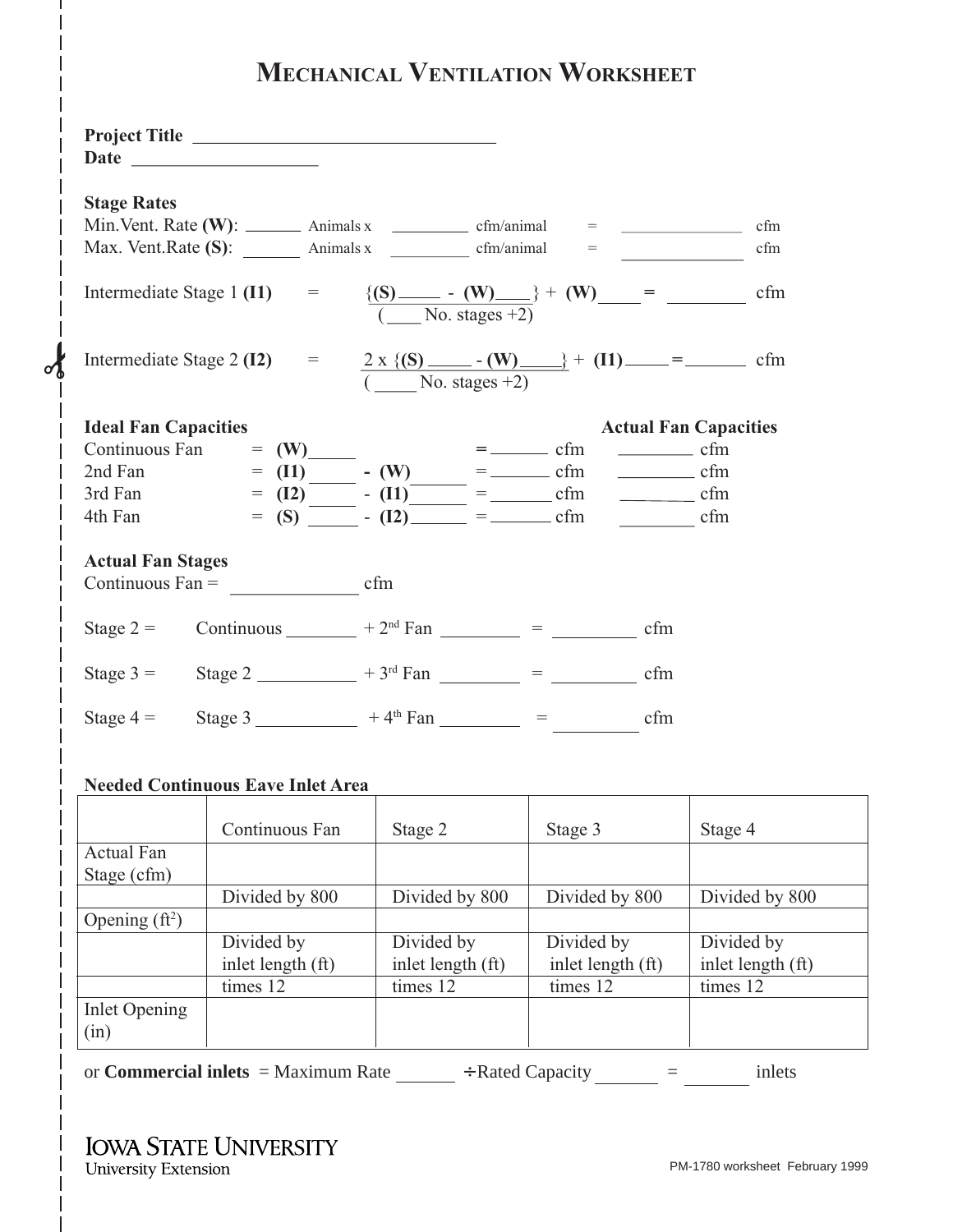## **Needed Attic Opening**

|                  | Winter (Stage 2) | Summer (Stage 4) |
|------------------|------------------|------------------|
| Actual Fan       |                  |                  |
| Stage (cfm)      |                  |                  |
|                  | Divided by 400   | Divided by 400   |
| Opening $(ft^2)$ |                  |                  |

**Target Temperature =** F

## **Thermostat Settings**

| Stage                 | <b>Stage Capacity</b> | <b>Total Capacity</b> | <b>Thermostat Setting</b> |
|-----------------------|-----------------------|-----------------------|---------------------------|
| Continuous            |                       |                       | on continuously           |
| Heaters               |                       |                       |                           |
| 2 <sup>nd</sup> Stage |                       |                       |                           |
| 3rd Stage             |                       |                       |                           |
| 4 <sup>th</sup> Stage |                       |                       |                           |

## **Sketch the Facility**

# **IOWA STATE UNIVERSITY** University Extension

Helping you become your best.

Prepared by Jay D. Harmon, Ph.D., P.E., associate professor and extension agricultural engineer, agricultural & biosystems engineering department.

**SAC** 

File: Engineering 1-8



The U.S. Department of Agriculture (USDA) prohibits discrimination in all its programs and activities on the basis of race, color, national origin, gender, religion, age, disability, political beliefs, sexual orientation, and marital or family status. (Not all prohibited bases apply to all<br>programs.) Many materials can be made available in alternative formats for ADA clients. To<br>file a complaint of discriminatio Building, 14th and Independence Avenue, SW, Washington, DC 20250-9410 or call 202-720-5964. Issued in furtherance of Cooperative Extension work, Acts of May 8 and June 30, 1914, in cooperation with the U.S. Department of Agriculture. Stanley R. Johnson, director, Cooperative Extension Service, Iowa State University of Science and Technology, Ames, Iowa.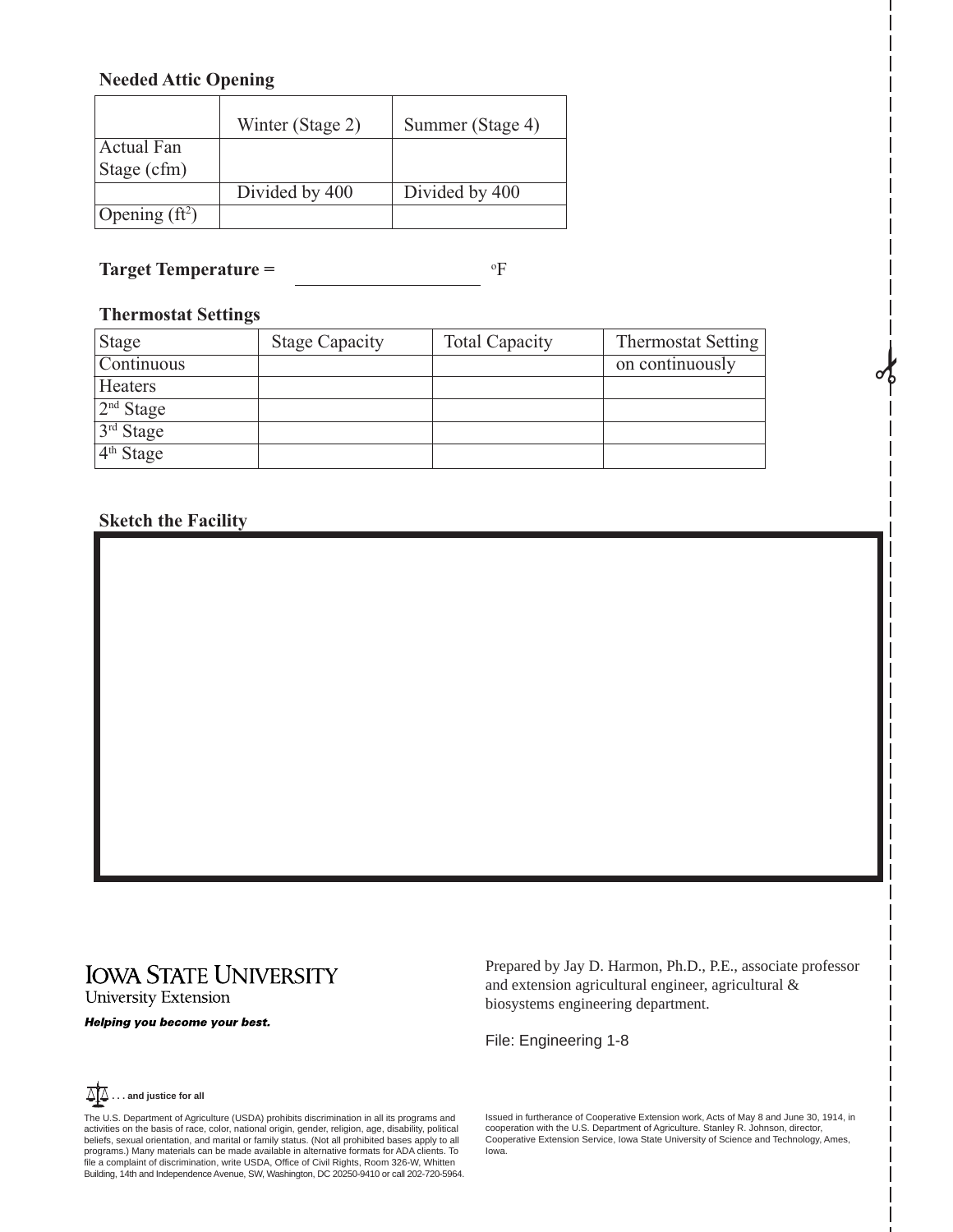# **MECHANICAL VENTILATION WORKSHEET**

|                                                                                                                                                                                                                                                                                                                           | Project Title                                                                                                                                                                                                                                                                                                      |                   |                                   |                                                                            |
|---------------------------------------------------------------------------------------------------------------------------------------------------------------------------------------------------------------------------------------------------------------------------------------------------------------------------|--------------------------------------------------------------------------------------------------------------------------------------------------------------------------------------------------------------------------------------------------------------------------------------------------------------------|-------------------|-----------------------------------|----------------------------------------------------------------------------|
| <b>Stage Rates</b><br>Min. Vent. Rate $(W)$ : $\_\_\_\_\_\$ Animals x $\_\_\_\_\_\$ cfm/animal $\_\_\_\_\_\_\_\_\_\_\_\$<br>cfm<br>Max. Vent. Rate (S): $\qquad \qquad$ Animals x $\qquad \qquad$ cfm/animal $\qquad = \qquad \qquad$<br>cfm<br>Intermediate Stage 1 (I1) = $\{(S)$ (W) + (W) = cfm<br>$($ No. stages +2) |                                                                                                                                                                                                                                                                                                                    |                   |                                   |                                                                            |
|                                                                                                                                                                                                                                                                                                                           | Intermediate Stage 2 (I2) = $2 \times \{(S)$ - (W) + (I1) = - cfm                                                                                                                                                                                                                                                  | $(No. stages +2)$ |                                   |                                                                            |
| <b>Ideal Fan Capacities</b><br>4th Fan                                                                                                                                                                                                                                                                                    | Continuous Fan $=$ (W) $=$ $-$ cfm<br>2nd Fan $= (I1)$ $- (W)$ $=$ $ \text{cfm}$<br>3rd Fan $= (I2)$ $-I(1)$ $=$ $I(1)$ $=$ $I(1)$ $=$ $I(1)$ $=$ $I(1)$ $=$ $I(1)$ $=$ $I(1)$ $=$ $I(1)$ $=$ $I(1)$ $=$ $I(1)$ $=$ $I(1)$ $=$ $I(1)$ $=$ $I(1)$ $=$ $I(1)$ $=$ $I(1)$ $=$ $I(1)$ $=$ $I(1)$ $=$ $I(1)$ $=$ $I(1)$ |                   |                                   | <b>Actual Fan Capacities</b><br>$\frac{\ }{\ }$ cfm<br>$\frac{\ }{\ }$ cfm |
| <b>Actual Fan Stages</b>                                                                                                                                                                                                                                                                                                  |                                                                                                                                                                                                                                                                                                                    |                   |                                   |                                                                            |
| Stage $2 =$                                                                                                                                                                                                                                                                                                               |                                                                                                                                                                                                                                                                                                                    |                   | Continuous $+2^{nd} Fan$ $ =$ $-$ | cfm                                                                        |
|                                                                                                                                                                                                                                                                                                                           | Stage 3 = Stage 2 _________ + 3 <sup>rd</sup> Fan _____ = _____                                                                                                                                                                                                                                                    |                   |                                   | cfm                                                                        |
| Stage $4 =$                                                                                                                                                                                                                                                                                                               |                                                                                                                                                                                                                                                                                                                    |                   | Stage 3 $+4^{\text{th}}$ Fan $ =$ | cfm                                                                        |

# **Needed Continuous Eave Inlet Area**

**SP** 

|                  | Continuous Fan          | Stage 2           | Stage 3           | Stage 4                 |
|------------------|-------------------------|-------------------|-------------------|-------------------------|
| Actual Fan       |                         |                   |                   |                         |
| Stage (cfm)      |                         |                   |                   |                         |
|                  | Divided by 800          | Divided by 800    | Divided by 800    | Divided by 800          |
| Opening $(ft^2)$ |                         |                   |                   |                         |
|                  | $\overline{Divided}$ by | Divided by        | Divided by        | $\overline{Divided}$ by |
|                  | inlet length (ft)       | inlet length (ft) | inlet length (ft) | inlet length (ft)       |
|                  | times 12                | times 12          | times 12          | times 12                |
| Inlet Opening    |                         |                   |                   |                         |
| (in)             |                         |                   |                   |                         |

or **Commercial inlets** = Maximum Rate  $\qquad$  ÷ Rated Capacity  $\qquad$  = inlets